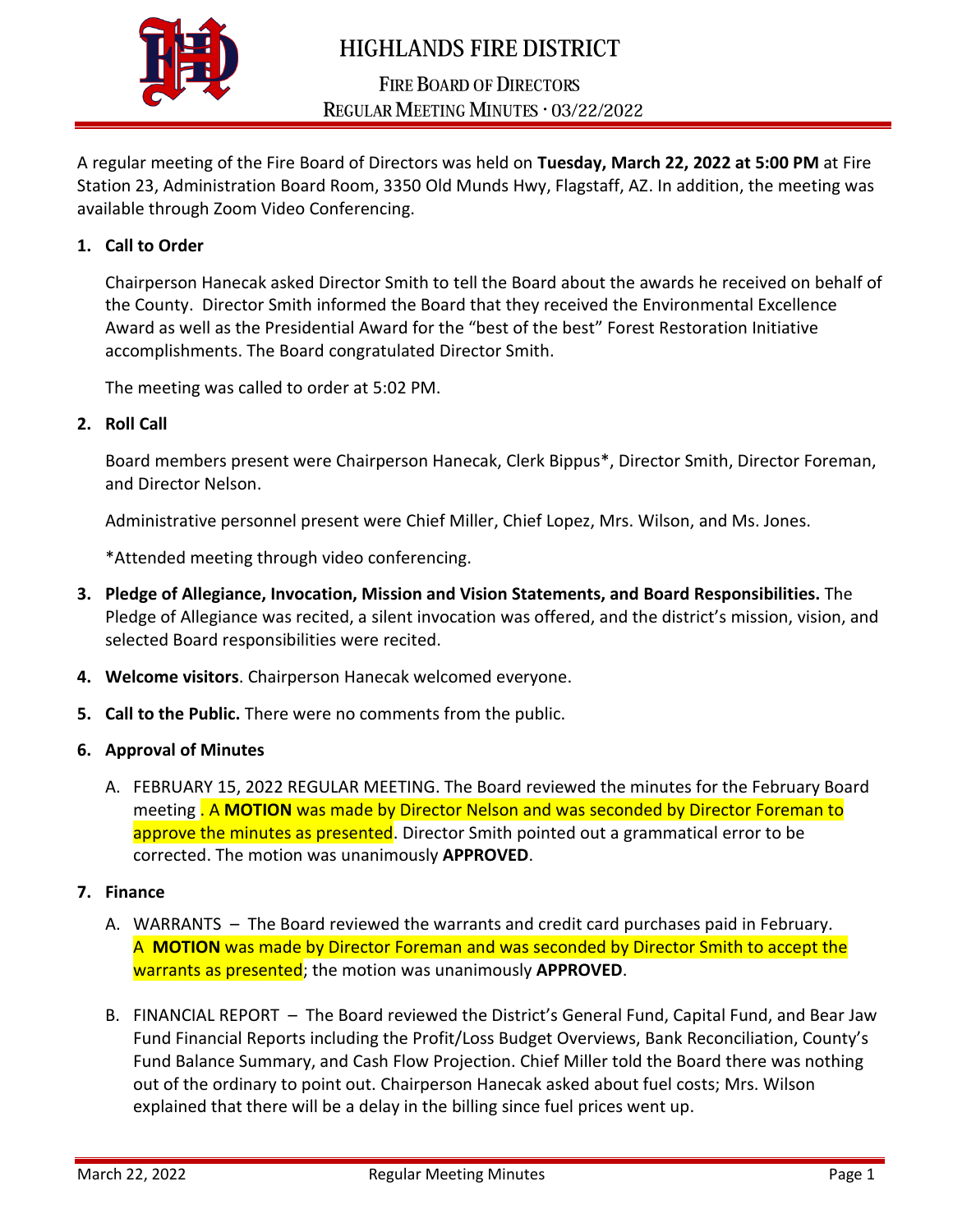#### **8. Summary Reports & Correspondence**

- A. IAFF LOCAL CHAPTER 1505 SUMMARY REPORT Captain Anticevich reported that the Local has been working on the Budget Committee; the Pancake Breakfast was scheduled on July 3, 2022; and Local members will attend the Big Brother Big Sister Bowl-a-thon in Flagstaff.
- B. BATTALION FIRE CHIEF'S SUMMARY REPORT Chief Greenwalt presented the Battalion Chief's Report. Staff is still working to provide functional Analytics Reports. Five firefighters will test for engineer in April. Director Smith asked about Red Card training.
- C. FIRE CHIEF'S SUMMARY REPORT Chief Miller presented the Fire Chief Report. He noted that COVID appears to be on a downward trend, and non-emergency precautions have been relaxed. Since another variant could spread, we will remain adaptable.
- D. FIRE BOARD CHAIRPERSON'S SUMMARY REPORT. Chairperson Hanecak reported that he and Director Smith attended a Budget Planning Committee meeting. There may be an important decision to make regarding the mil rate. Chairperson Hanecak thanked Chief Miller for his foresight to provide time to discuss the implications this decision. Chairperson Hanecak discussed district taxes with several county employees to get a understanding of district funded.
- E. CORRESPONDENCE There was no correspondence presented.

### **9. Topics of Discussion and Possible Legal Action**

- A. CONSIDERATION TO APPROVE MEDICAL INSURANCE RENEWAL THROUGH KAIROS. Chief Miller presented the Fendley Benefits Medical Plan Analysis. Kairos proposed a 4% increase in rates on the current plan. He noted that many other medical insurance providers were found to be uncompetitive. District employees appear to be satisfied with the current Kairos plan regardless of the switch to UMR last plan year. A **MOTION** was made by Director Smith and was seconded by Director Foreman to approve the Kairos proposal as presented. After discussion, the motion was unanimously **APPROVED**.
- B. UPDATE REGARDING FLAGSTAFF RANCH FIRE DISTRICT (FRFD)EMERGENCY SERVICE IGA ENDING ON 6/30/2022. Chief Miller informed the Board that he will be presenting the FRFD Annual Operations Report and will be discussing Admin. and Emergency Service IGA with their Board on March 25<sup>th</sup>. He anticipates presenting a draft of the service IGA in May. Director Foreman warned that if substantive changes need legal review it could be a lengthy process.
- C. UPDATE ON PROGRESS OF BUDGET PLANNING COMMITTEE. Chief Miller informed the Board that the Budget Planning Committee met on March 7<sup>th</sup> and will meeting again on April 8<sup>th</sup>. The Committee discussed initial budgetary goals, and they will be reviewing the district's historical NAV and tax assessments. He hopes to keep reserves at a good level to sustain a potential economic downturn and keep capital reserves intact for future capital purchases. The FY 2023 Budget will be presented in April, approved to post in May, and final approval in June.
- D. REVIEW FIRE BOARD TASK CALENDAR. The Board reviewed the Board Task Calendar.